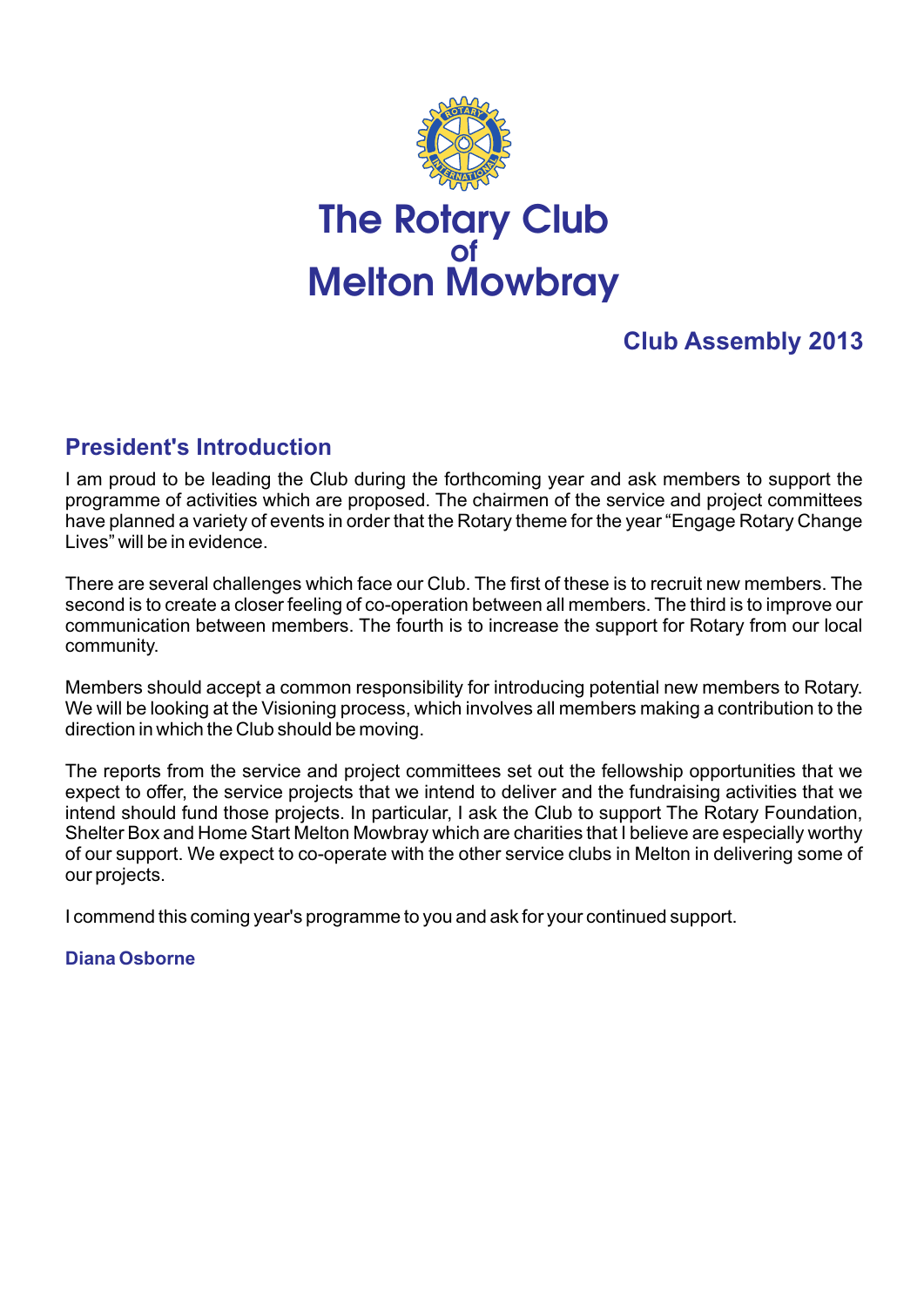## **Club Service**

The Committee will encompass the Fund Raising and Communications Teams in this Rotary year.

The Club will be presented with a programme both for our regular Monday lunchtime meetings and for a range of social and fund raising events. The lunchtime programme will include 'external' speakers as well as contributions from members and fellow Rotarians from other Clubs. The emphasis will be on enjoyment and entertainment.

The arrangements for the key meetings;

Charter Dinner, Presidential Handover, Club Assembly, AGM and EGM will be within the remit of the Committee as will proposals for a Christmas Dinner, Safari Supper and Halloween Party.

#### **Fund Raising;**

Asmall team will be nominated to propose and organize a limited number of major events.

The Santa Fun Run is now well established and a Last Night of the Proms evening has been proposed and is currently being evaluated. Such events need to be planned well in advance and ideas are sought for a possible Summer Ball in summer 2014.

The concept of offering smaller more focused events is being considered with the aim of attracting more public interest. Examples maybe flower arranging, cookery/baking demonstration, cheese tasting, antique valuation.

The Fund Raising Team will work closely with other committees to understand the financial requirements and to build a sensible programme of events.

#### **Communications;**

Again another team will be formed to develop this crucially important aspect of the running of the Club. The links with external agencies and the media will be further developed but good communication within the Club is essential. The idea of labeling individual communications to members will be continued and extended upon.

The use of email as the assumed means of contact with members will be enhanced by the introduction of other social media such as Twitter and Face book.

The Committee will further develop the work already underway to ensure our archive material is properly managed and the matter of long term storage will be addressed.

Members will be encouraged to take part in the programme of quizzes and sporting events arrange by District 1070.

The Committee will respond to whatever request President Diana makes for assistance in ensuring the Club's affairs are conducted in a proper manner and to offer every member the opportunity to enjoy their Rotary involvement.

**Bill Hill**

.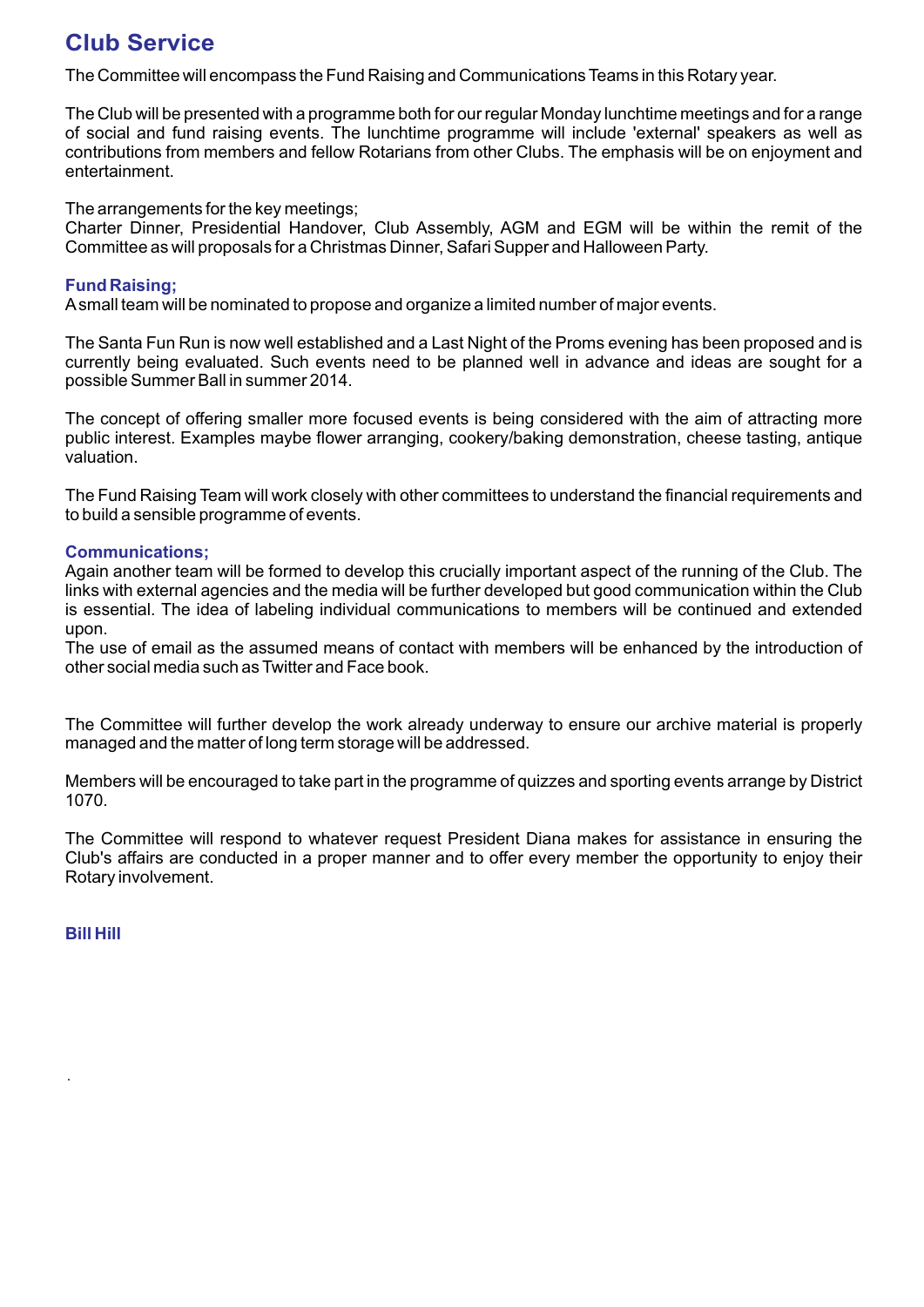## **Membership**

#### **Introduction**

We commenced the current Rotary year with 46 members and finish with 40: a net loss of 6 members. This follows on a net loss of 5 members for the previous year.

This is a disappointing; in two years a net membership growth of 25% in 10 years has been reduced to a net loss of 5% over the same period.

What are the reasons for such a dramatic collapse in membership?

- 1) Reflection of the current economic downturn<br>2) A lunch time meeting does not appeal to the
- 
- 2) A lunch time meeting does not appeal to the majority of people in work.<br>3) Existing members are failing to recruit new members; only four current in Existing members are failing to recruit new members; only four current members have introduced a new member in the past 5 years.
- 4) Complacency<br>5) Demographics
- **Demographics**

A recent demographic survey carried out by RIBI showed that our Club experiences and challenges are commonplace in many Clubs throughout RIBI:

- 1) 35% of Rotarians are aged 71 and over, 45% are aged 61 to 70.
- 2) Almost two thirds (63%) have been a member for over 10 years as opposed to 8% for less than 2 years.
- 3) 65% of those surveyed are retired and 16% are self-employed.
- 4) Exactly 80% of Rotarians are aged 61 and over, with less than 1% aged 30 or under.
- 5) Over three quarters (76%) said they first heard about Rotary International via "A Rotarian talked to me about it". 25% stated "Word of mouth".
- 6) When asked what attracted them to becoming a Rotarian, 74% responded "I wanted to give something back to the community". 45% said "Discussions with a Rotarian" and 36% stated "I wanted to make new friends". Exactly one third (33%) commented: "I wanted to volunteer".

#### **Matters to be addressed in the membership committee proposals for next year:**

- 1) Plan a vigorous recruitment campaign which involves every member
- 2) Identify potential members within the local community and recruit them
- 3) Quarterly membership evenings
- 4) Target the over 50s and early retirees
- 5) Use social media to increase membership
- 6) Club Visioning to reduce the number of members leaving the Club.
- 7) Develop "friends of Rotary" to increase interest in membership.
- 8) Invite parents of members of Interact (past and present) to meetings and Rotary events
- 9) Continue with Business Support Group to create closer links and recruit members. To date 40 businesses have attended at least one meeting and requested that they are kept informed. We have 4 potential members that have approached us expressing their interest.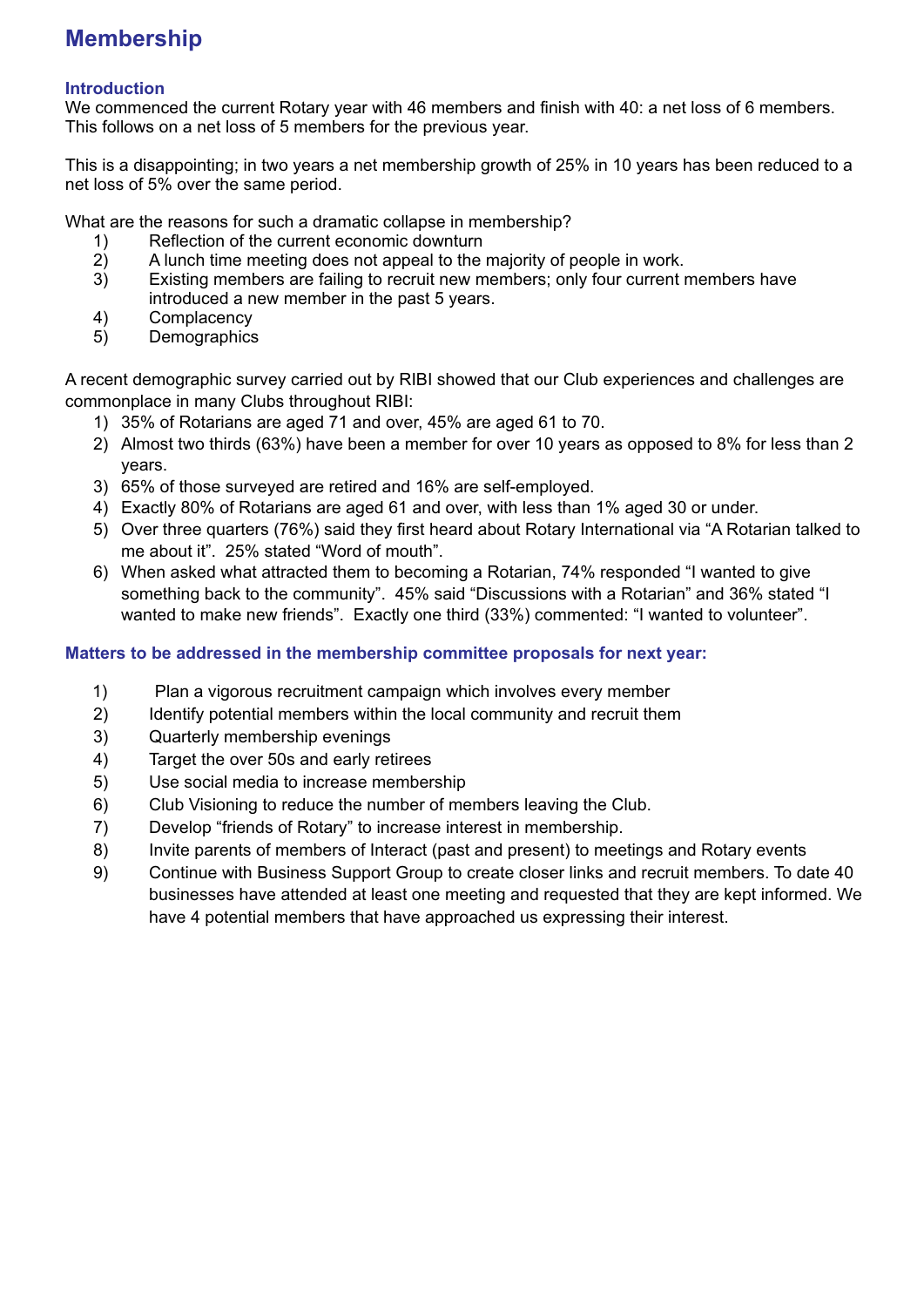## **Community & Vocational**

The work of the committee will continue on the firm foundations already laid, but will have to be cut according to the funds available.

#### **Grove and Birchwood to Twinlakes**

Following the successful trip by Birchwood to Twinlakes, we will be repeating this again in September, The Grove will be going in June, we have been in talks with the other two Rotary Clubs in Melton Mowbray and it is possible that more clubs will focus on Twinlakes in the future Budget £2500

#### **Christmas Parcels**

We will repeat again our joint working with Melton Belvoir Rotarians, Melton Lions and The Barnes Trust in collecting groceries and delivering parcels to the aged in the Town Budget £650

#### **Stroke Awareness**

Another joint venture with Melton Belvoir Club, we would ask club members to support this initiative which benefits the residents of Melton but highlighting blood pressure problems.

#### **Scented Bulbs**

We will not be supplying bulbs to Vista this coming year due to the very small number of people attending the club, we will provide bowls of bulbs to the Widows of Rotarians. Budget £50

#### **Christmas Tree Festival**

We will again have a tree in the Festival, giving us the chance to promote the work of the club, hopefully to encourage new members and also advertising the Santa Fun Run.

#### **Leicestershire Life Education**

This is an initiative that we have supported for many years and is a joint venture with Melton Belvoir Club and the Sir Richard Raynes Foundation. We went for a District Grant last year and were unsuccessful we will try again this year, which will enable the education caravans to go to more schools in the Melton Borough. Budget £1000

#### **Shelter Box**

We will support Diana in her fund raising for Shelter box, we will liaise with local churches to promote fund raising especially during Lent 2014

| <b>Fundraising</b>                          |       |              |
|---------------------------------------------|-------|--------------|
| Duck Race 2014                              | £2500 |              |
| Christmas Card 2013                         | £400  |              |
| <b>Grant Requests</b>                       | £1000 |              |
| Club Funds                                  | £1000 |              |
| Expenditure                                 | £4200 | Income £4900 |
| Balance to go to sundry grant applications. |       |              |

#### **Ian Neale**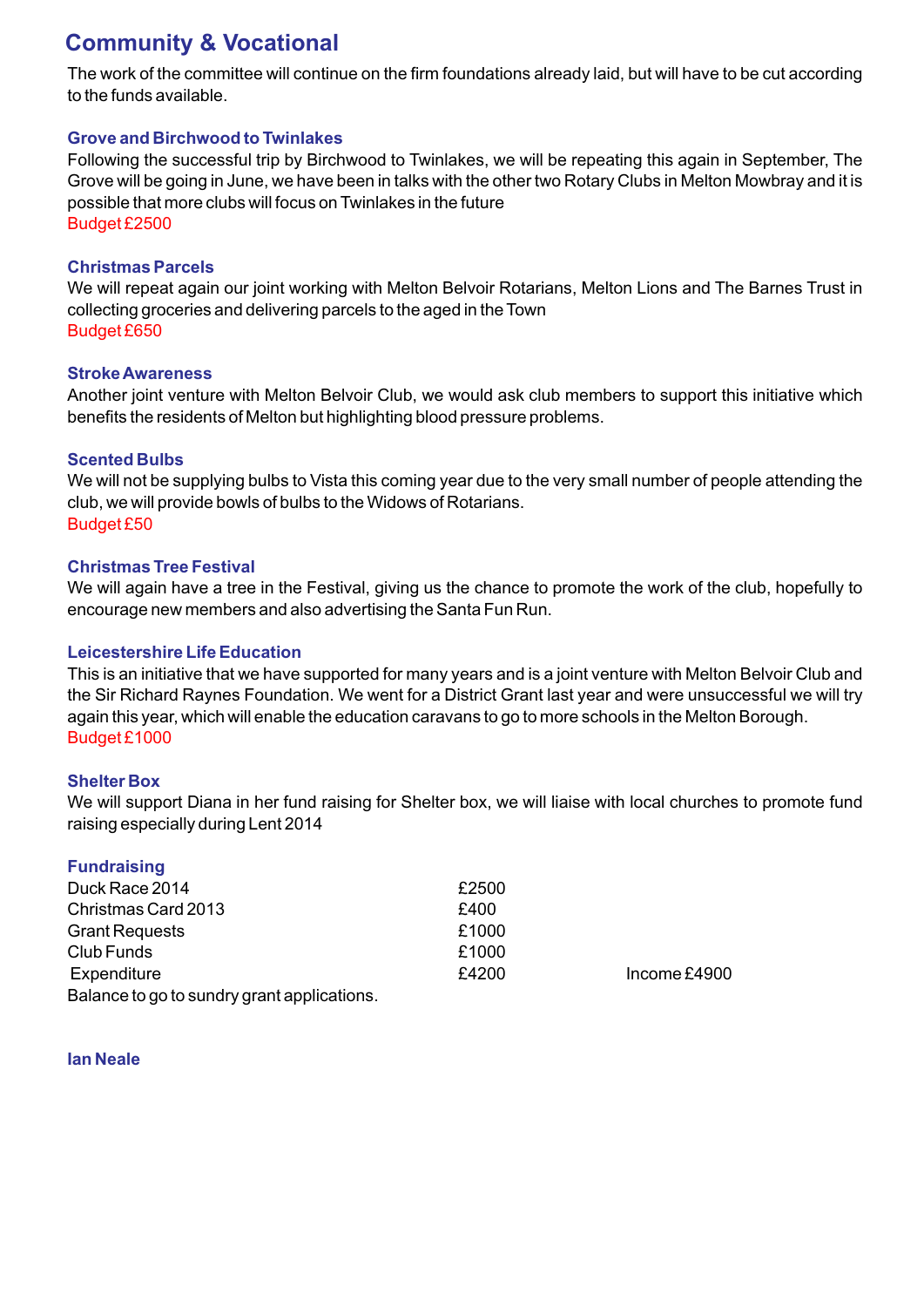## **Youth Services**

This year the committee was ably reinforced by John and David who brought both impetus and experience to our activities. We continue to work effectively with our Belvoir Club colleagues.

#### **Plans for 2013-14**

#### **Competitions:**

We have delivered successful outcomes in all the rotary competitions which we support. Every member has contributed significantly. Next year we will continue to support Young Musician, Young Chef , Youth Speaks , Young Writer and Young Designer. We hope that there will be applicants for Young Photographer also. We will explore options regarding Young Artist and Young Citizen. These competitions are not expensive but intensive on manpower.

#### **Rotary Stars:**

We will continue with this initiative.

#### **Youth Exchange:**

Despite considerable effort no candidate completed the exchange process this year and the reasons for this will be addressed. We plan to support two candidates from each club next year.

#### **RYLA:**

 We will seek and support another candidate this year, again sharing costs between the two clubs. It is the stated goal of the committee to seek to help less privileged young people to benefit from each of these initiatives. Approach has been made to The Hub with this in mind. If suitable candidates are found we will look for ways of supporting individuals financially, and may approach the club for help with this .

#### **Warning Zone:**

The club donated £500 towards the funding of Melton schoolchildren to attend the Warning Zone. The feedback from pupils and staff regarding the value of their visit has been effusive. We will, therefore, ask the club if they will support this initiative to the same value this year.

#### **Interact:**

We continue to support this initiative.

#### **Costs:**

Projected costs to the club for our activities are as follows:

| <b>Youth Speaks</b>                            |        | £50           |
|------------------------------------------------|--------|---------------|
| Young Chef                                     |        | £250          |
| <b>Rotary Stars</b>                            |        | £50           |
| Young Writer/Young Photographer/Young Designer |        | £100 overall. |
| Youth Exchange                                 |        | £75           |
| <b>RYLA</b>                                    |        | £290          |
| <b>Warning Zone</b>                            |        | £500          |
| <b>Total Costs</b>                             | Approx | £1300         |

#### **Funding:**

This is, predominantly, a service committee. Funds are raised by members who contribute to the general fund raising activities of the club such as the duck race and Santa fun run. Small figures are raised by activities such as sweepstakes. If the initiatives to support less privileged youngsters come to fruition other funding sources may be approached, and new fund raising initiatives will be considered in an attempt to cover this increase.

#### **Richard Abbott**